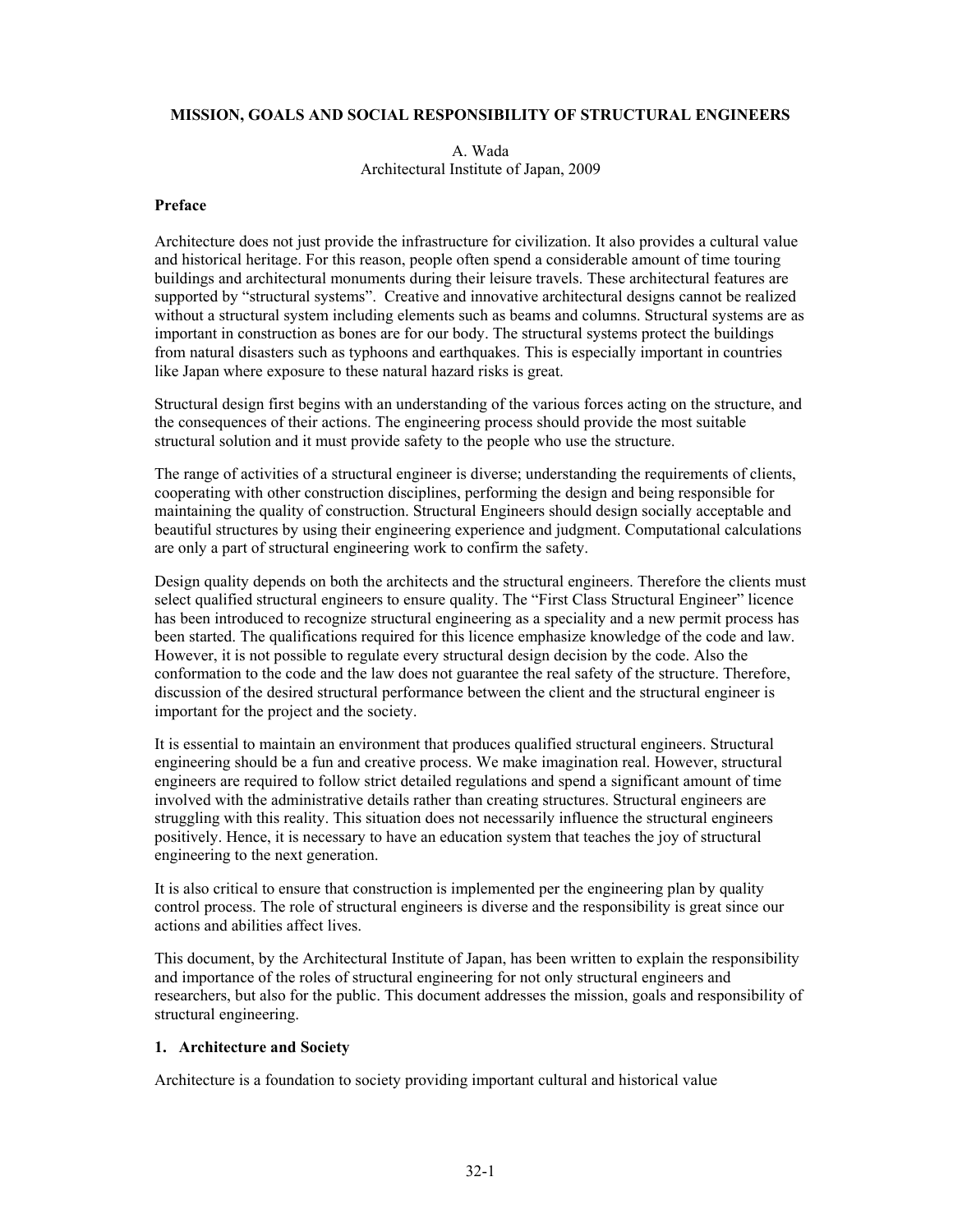**1.1** Architecture, civil engineering, transportation, and communication are the foundation of society and civilization. It takes great effort to create these infrastructures therefore they are built to endure natural disasters and stand for generations.

**1.2** Architecture touches people's everyday lives. Therefore safety, ease of use, and beauty are desirable aspects of architecture. Architecture also enhances society's culture and history.

## **2. Role of Structural Engineering in Architecture**

Engineering supports architecture and provides safety and security against complex natural environments.

**2.1** Structural engineering supports architecture by considering its creative spaces. It provides safety, security at a reasonable cost while using principals of science and engineering.

**2.2** Architecture is exposed to extreme natural phenomena, such as earthquakes, typhoons, and unresolved or unknown issues in structural and soil behaviour.

**2.3** Structural Engineering provides sustainability of structures by conserving and reusing resources. Rehabilitation of existing structures assists with conservation.

# **3. The Goals of Structural Engineering**

Structural design is based on science and engineering. It also iteratively integrates creativity and analysis.

**3.1** Structural engineering uses science, engineering and creativity to provide structural safety. Furthermore, the design aims to produce architecturally appealing and cost effective structures by understanding the behaviour of the overall structure and frame members. The structures must provide sufficient stiffness, strength and ductility.

**3.2** Structural engineering is diverse, ranging from designing a bolt to a ceiling system to overall structural safety of the cities and the world. It is even related to world politics.

**3.3** Structural engineering blends creativity and scientific analysis. Engineering is an analytical process but it also requires imagination and creativity. These skills can be utilized by observing and understanding nature, and performing experiments.

**3.4** Structural analysis is conducted to quantitatively understand and judge engineering characteristics. Analysis is made under certain assumptions and it may not capture all the variables of a real natural phenomenon. In addition to analysis, it is preferable to use various modelling, calculation methods, and experimentation.

# **4. Responsibilities of Structural Engineers**

Structural Engineers shall conduct themselves ethically, develop professional skills, and provide broad insight and sound judgment.

**4.1** Structural Engineers shall execute professional responsibilities ethically.

**4.2** Every structure has its own design aspects and individuality. Therefore, logical process and decision making based on a range of experience and insight is essential for designing anything from welded connection details to whole structural systems.

**4.3** The structural engineers must communicate and exchange information with other professionals. Moreover, it is necessary to clearly explain to the clients and society about the relationship between structural performance and construction cost.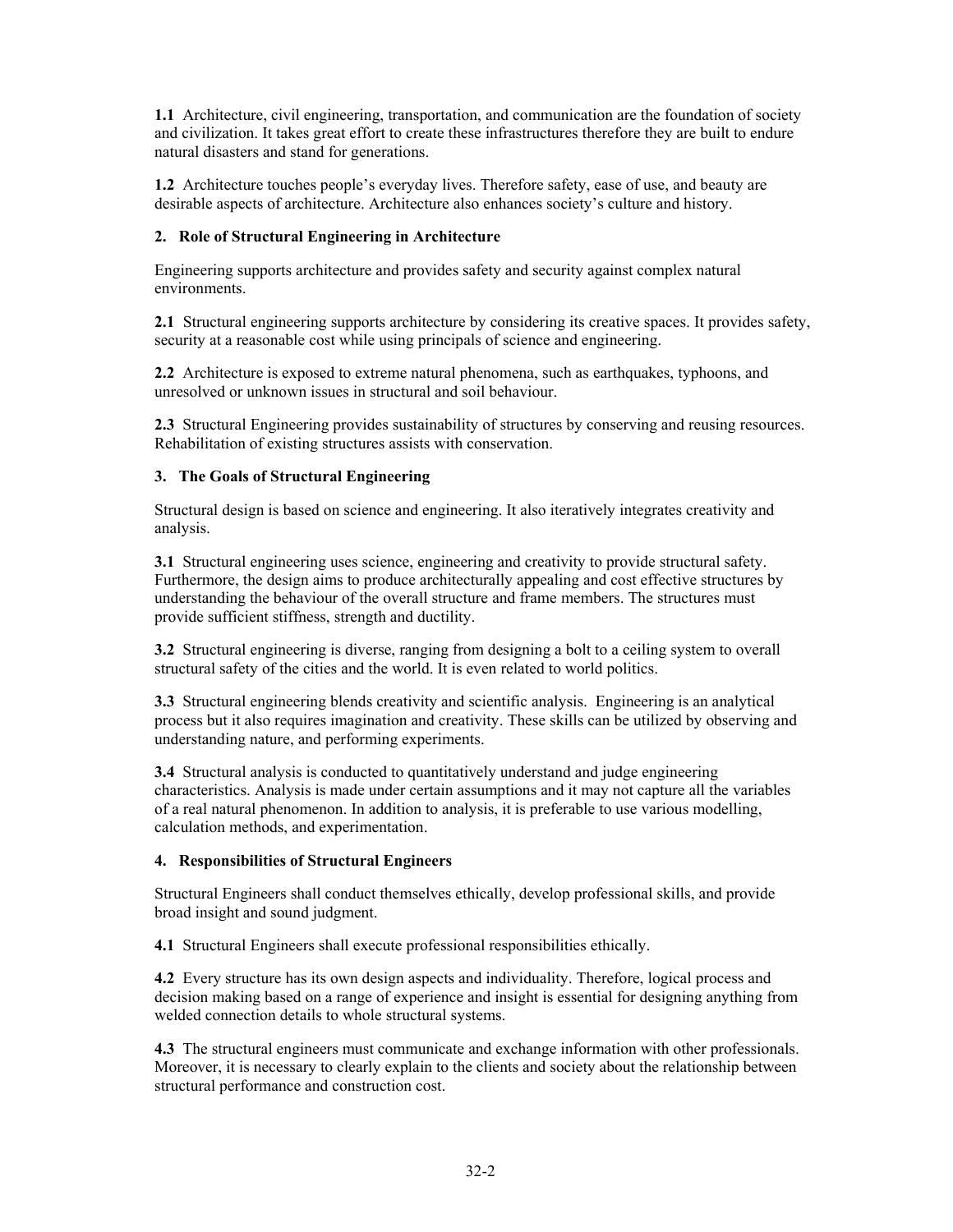**4.4** The structural engineers not only use systemised design processes developed in the past but structural engineers should also understand and master new technologies. It is therefore important for the advancement of the profession for structural engineers to be active in professional societies and conferences to exchange knowledge and information.

# **5. Structural Engineering Law and Qualifications**

The Law requires minimum structural safety for structural design; however, requirements may not be sufficient.

**5.1** Structural safety cannot be judged solely by conformance to the Law and codes. The Law defines the minimum requirements of safety which are acceptable to societal norms and provides a system of the accountability to ensure conformance. However, this is not adequate to create great architecture and cities. Engineers achieve high quality and safe construction by using their abilities, and imagination while paying attention to details.

**5.2** Architectural designs are not mass productions of industrial products. Each design is unique and requires many variations and new technology. On the other hand, the law and code address general conditions and this may not be suitable for unique design and engineering. The law and the code should not interfere with creativity and structural innovation.

**5.3** The law and the code should only provide basic requirements of structural engineering. It should allow creative engineering which meets the laws of physics and nature. At the same time, the law should clarify structural engineers' responsibilities.

**5.4** Updated standards, codes, and new principles from the Architectural Institute of Japan can be used in the engineering, approval, and certification processes for structural design.

**5.5** Expert Peer Review, approved by the client, should be used to improve the quality of engineering.

### **6. Structural Engineering Research and Education**

Research and education of the next generation of structural engineers is essential to create a variety of structures.

**6.1** Improvement of technology and its application are essential to achieve various architectural structures and meet the changing demands of society. Active promotion of research and development is essential, and idea exchange on a wide range of research topics between researchers and practicing engineers is also important.

**6.2** School education should emphasize general engineering principals for the next generations of structural designers.

**6.3** The system of architecture and structural engineering education in Japan is effective and unique because future engineers and architects learn together in the same classrooms. We should take advantage of this unique system and teach the importance of structural engineering and its responsibilities to our students with assistance from experienced professionals.

### **7. Structural Engineering and Design/Construction Process**

Structural Engineers should understand the design/construction process and be involved in the process as experts.

**7.1** Structural engineers should understand the various construction and structure technology in order to provide quality assurance. Structural engineers should also assess the site and project size in order to provide appropriate structural solutions.